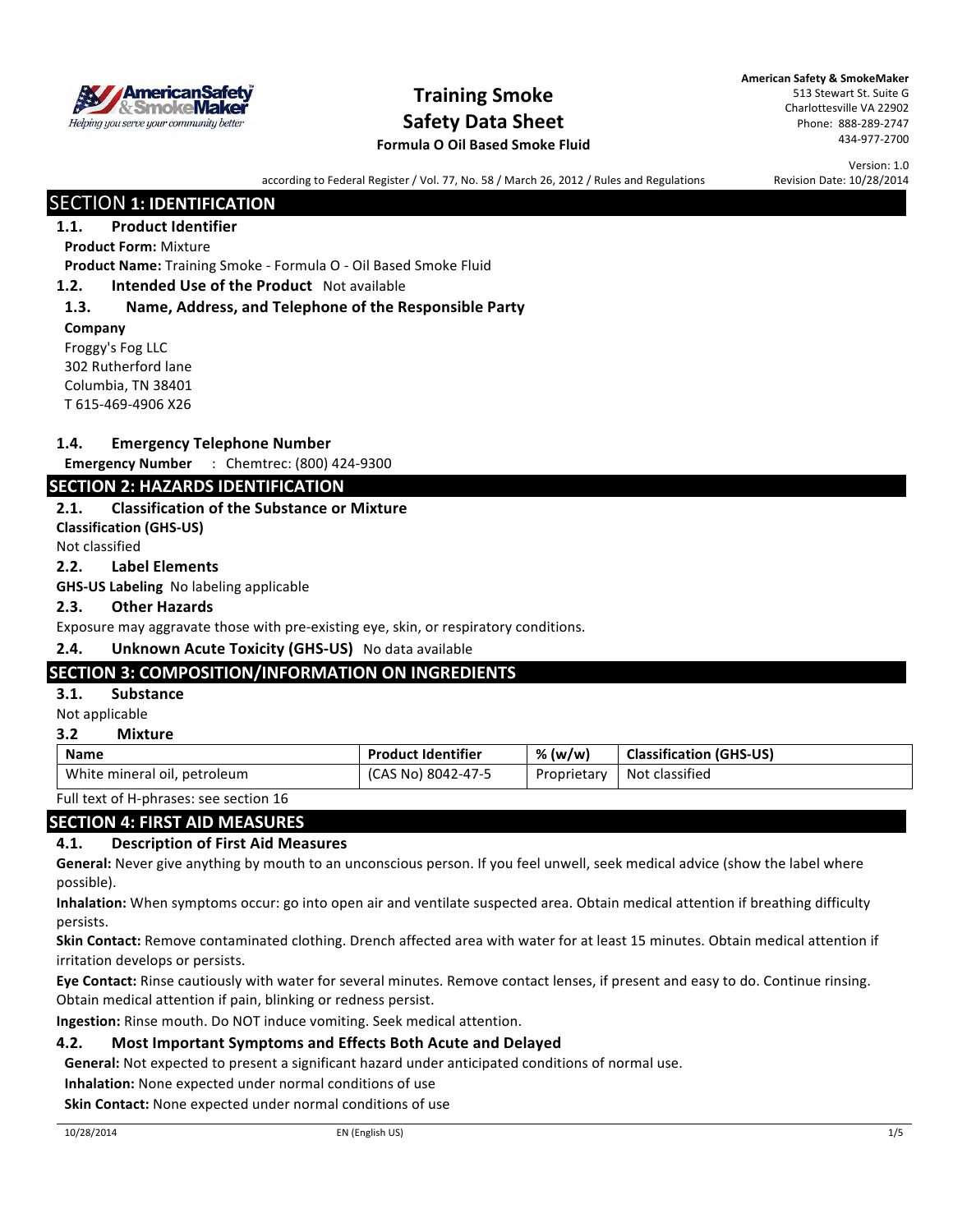Safety Data Sheet

According To Federal Register / Vol. 77, No. 58 / Monday, March 26, 2012 / Rules And Regulations

**Eve Contact:** None expected under normal conditions of use

**Ingestion:** Ingestion is likely to be harmful or have adverse effects.

#### **4.3. Indication of Any Immediate Medical Attention and Special Treatment Needed**

If you feel unwell, seek medical advice (show the label where possible).

## **SECTION 5: FIRE-FIGHTING MEASURES**

### **5.1. Extinguishing Media**

**Suitable Extinguishing Media:** Dry chemical, foam, carbon dioxide.

**Unsuitable Extinguishing Media:** Do not use a heavy water stream. Use of heavy stream of water may spread fire.

#### **5.2.** Special Hazards Arising From the Substance or Mixture

Fire Hazard: Not considered flammable but may burn at high temperatures.

**Explosion Hazard: Product is not explosive.** 

**Reactivity:** Hazardous reactions will not occur under normal conditions.

#### **5.3.** Advice for Firefighters

**Precautionary Measures Fire:** Exercise caution when fighting any chemical fire.

**Firefighting Instructions:** Use water spray or fog for cooling exposed containers.

Protection During Firefighting: Do not enter fire area without proper protective equipment, including respiratory protection.

Hazardous Combustion Products: Carbon oxides (CO, CO<sub>2</sub>). Toxic fumes may be released.

Other Information: Do not allow the product to be released into the environment. Do not allow run-off from fire fighting to enter drains or water courses.

#### **Reference to Other Sections**

Refer to section 9 for flammability properties.

#### **SECTION 6: ACCIDENTAL RELEASE MEASURES**

#### **6.1. Personal Precautions, Protective Equipment and Emergency Procedures**

**General Measures:** Avoid prolonged contact with eyes, skin and clothing. Avoid breathing (vapors, mist, spray).

#### **6.1.1. For Non-Emergency Personnel**

**Protective Equipment:** Use appropriate personal protection equipment (PPE).

**Emergency Procedures:** Evacuate unnecessary personnel.

#### **6.1.2.** For Emergency Personnel

**Protective Equipment:** Equip cleanup crew with proper protection.

#### **Emergency Procedures:** Ventilate area.

#### **6.2. Environmental Precautions**

Prevent entry to sewers and public waters.

#### **6.3. Methods and Material for Containment and Cleaning Up**

For Containment: Contain any spills with dikes or absorbents to prevent migration and entry into sewers or streams.

**Methods for Cleaning Up:** Clear up spills immediately and dispose of waste safely. Absorb and/or contain spill with inert material, then place in suitable container.

#### **6.4. Reference to Other Sections**

See heading 8, Exposure Controls and Personal Protection.

## **SECTION 7: HANDLING AND STORAGE**

#### **7.1.** Precautions for Safe Handling

Additional Hazards When Processed: When heated to decomposition may emit toxic fumes.

**Hygiene Measures:** Handle in accordance with good industrial hygiene and safety procedures. Wash hands and other exposed areas with mild soap and water before eating, drinking, or smoking and again when leaving work.

#### **7.2.** Conditions for Safe Storage, Including Any Incompatibilities

**Technical Measures:** Comply with applicable regulations.

**Storage Conditions:** Store in a dry, cool and well-ventilated place. Keep container closed when not in use. Keep/Store away from extremely high or low temperatures, direct sunlight, incompatible materials.

**Incompatible Materials:** Strong acids. Strong bases. Strong oxidizers.

#### **7.3.** Specific End Use(s) Not available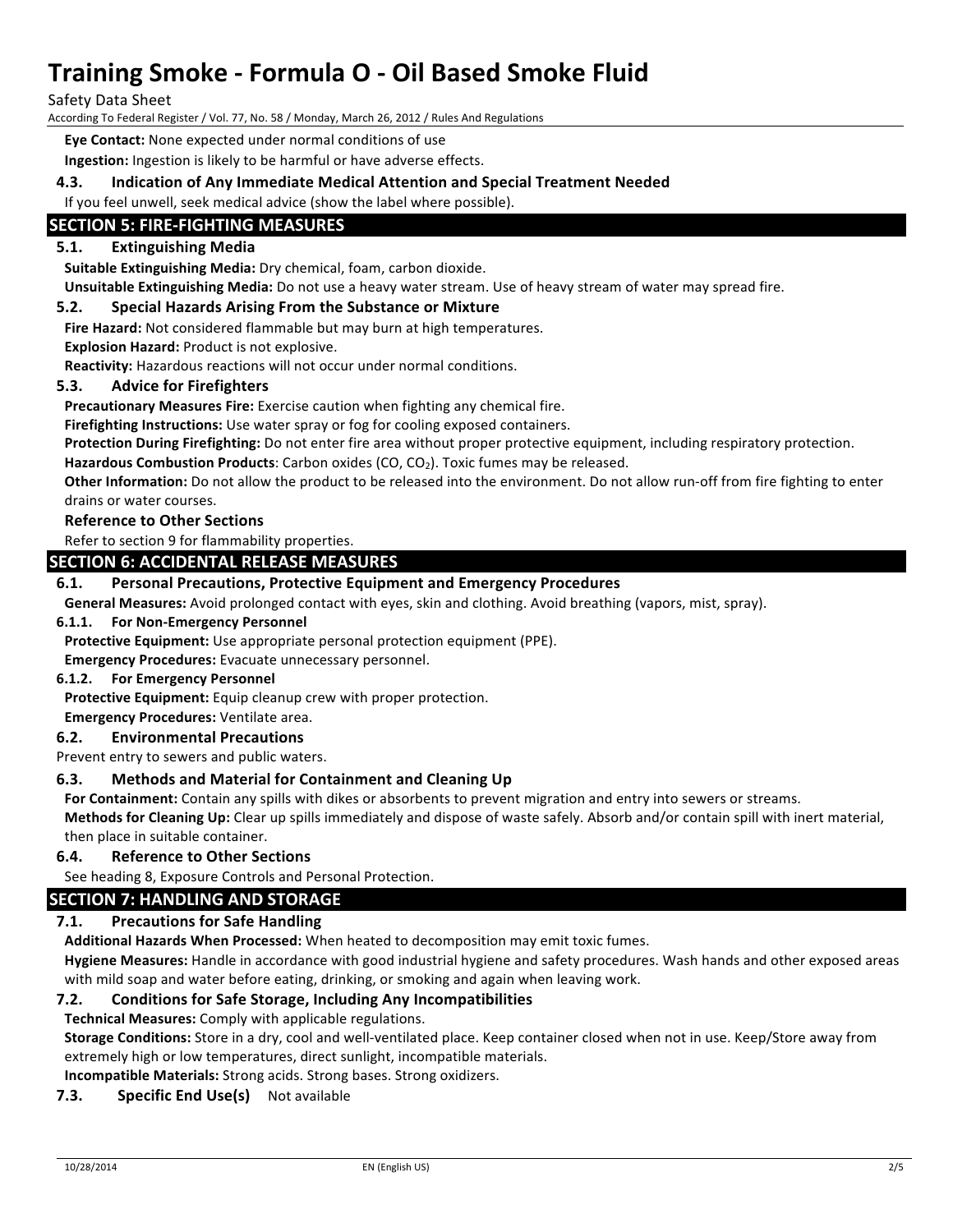Safety Data Sheet

According To Federal Register / Vol. 77, No. 58 / Monday, March 26, 2012 / Rules And Regulations

#### **SECTION 8: EXPOSURE CONTROLS/PERSONAL PROTECTION**

#### **8.1. Control Parameters**

No Occupational Exposure Limits (OELs) have been established for this product or its chemical components.

#### **8.2. Exposure Controls**

Appropriate Engineering Controls: Ensure adequate ventilation, especially in confined areas. Ensure all national/local regulations are observed.

Personal Protective Equipment: Not generally required. The use of personal protective equipment may be necessary as conditions warrant.

**Materials for Protective Clothing:** Chemically resistant materials and fabrics.

**Hand Protection:** Wear chemically resistant protective gloves.

**Eye Protection:** Chemical goggles or safety glasses.

**Respiratory Protection:** Use NIOSH-approved air-purifying or supplied-air respirator where airborne concentrations of vapor or mist are expected to exceed exposure limits.

Other Information: When using, do not eat, drink or smoke.

#### **SECTION 9: PHYSICAL AND CHEMICAL PROPERTIES**

| 9.1.<br><b>Information on Basic Physical and Chemical Properties</b> |           |                                                                       |
|----------------------------------------------------------------------|-----------|-----------------------------------------------------------------------|
| <b>Physical State</b>                                                |           | Liquid                                                                |
| Appearance                                                           |           | Colorless, oily liquid                                                |
| Odor                                                                 |           | Odorless                                                              |
| <b>Odor Threshold</b>                                                |           | Not available                                                         |
| pH                                                                   |           | Not available                                                         |
| <b>Evaporation Rate</b>                                              |           | Not available                                                         |
| <b>Melting Point</b>                                                 |           | Not available                                                         |
| <b>Freezing Point</b>                                                |           | Not available                                                         |
| <b>Boiling Point</b>                                                 |           | Not available                                                         |
| <b>Flash Point</b>                                                   |           | 138 °C (280.40 °F) - Cleveland Open Cup                               |
| <b>Auto-ignition Temperature</b>                                     |           | Not available                                                         |
| <b>Decomposition Temperature</b>                                     |           | Not available                                                         |
| <b>Flammability (solid, gas)</b>                                     |           | Not available                                                         |
| <b>Lower Flammable Limit</b>                                         |           | Not available                                                         |
| <b>Upper Flammable Limit</b>                                         |           | Not available                                                         |
| <b>Vapor Pressure</b>                                                |           | $<$ 1 mm Hg @ 20°C (68°F)                                             |
| Relative Vapor Density at 20 °C                                      |           | >1                                                                    |
| <b>Relative Density</b>                                              |           | Not available                                                         |
| <b>Specific Gravity</b>                                              |           | $0.818 - 0.880$ @25°C (77°F)                                          |
| Solubility                                                           |           | Negligible in water (below 0.1%); soluble in hydrocarbons             |
| <b>Partition Coefficient: N-octanol/water</b>                        |           | Not available                                                         |
| <b>Viscosity</b>                                                     |           | Not available                                                         |
| <b>Explosion Data - Sensitivity to Mechanical Impact</b>             | $\cdot$ : | Not expected to present an explosion hazard due to mechanical impact. |
| <b>Explosion Data - Sensitivity to Static Discharge</b>              |           | Not expected to present an explosion hazard due to static discharge.  |
|                                                                      |           |                                                                       |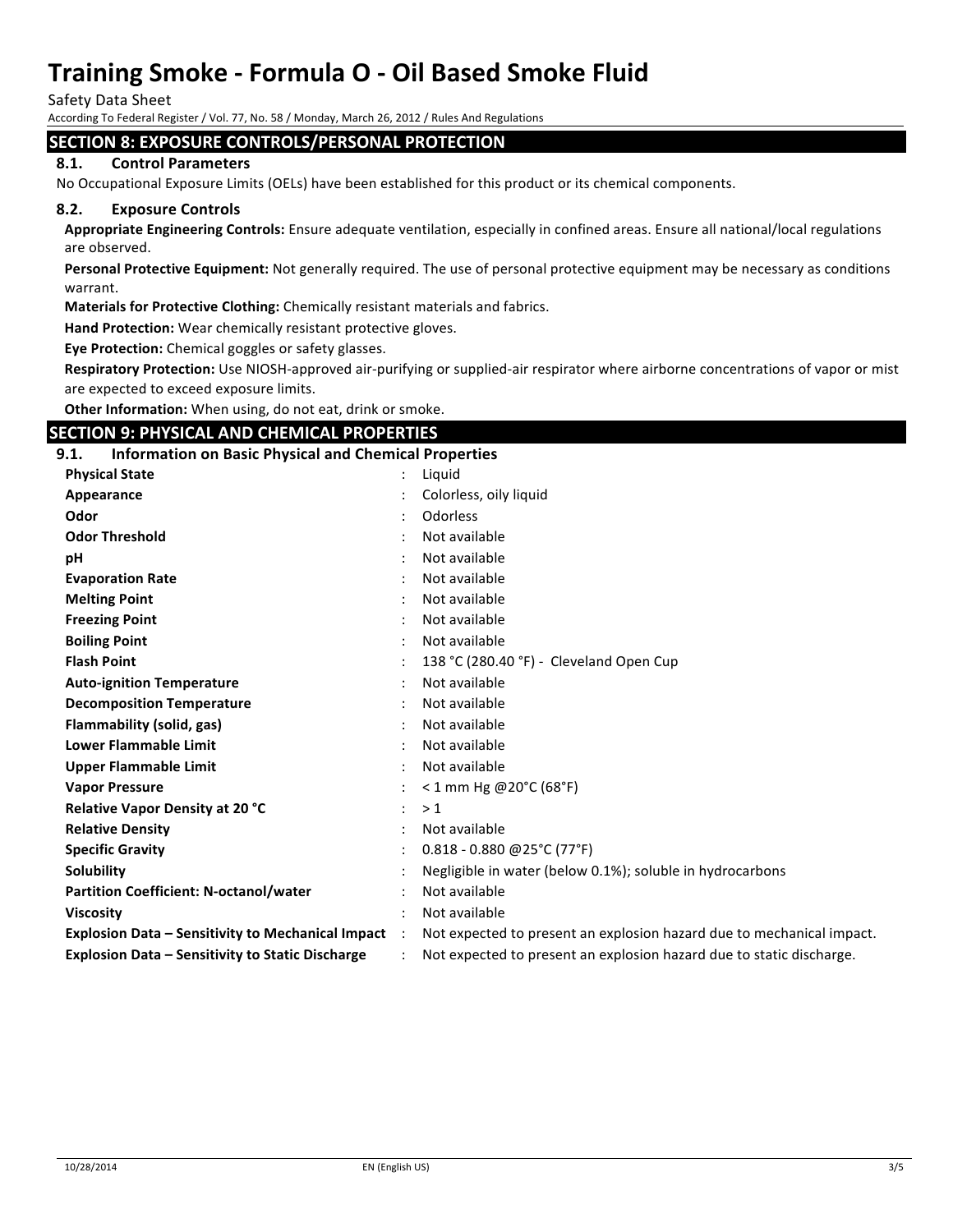Safety Data Sheet

According To Federal Register / Vol. 77, No. 58 / Monday, March 26, 2012 / Rules And Regulations

### **SECTION 10: STABILITY AND REACTIVITY**

- **10.1. Reactivity:** Hazardous reactions will not occur under normal conditions.
- **10.2. Chemical Stability:** Stable under normal conditions.
- **10.3. Possibility of Hazardous Reactions:** Hazardous polymerization will not occur.
- **10.4. Conditions to Avoid:** Direct sunlight. Extremely high or low temperatures. Incompatible materials.
- **10.5. Incompatible Materials:** Strong acids. Strong bases. Strong oxidizers.
- **10.6. Hazardous Decomposition Products:** Carbon oxides (CO, CO2). Toxic vapors.

### **SECTION 11: TOXICOLOGICAL INFORMATION**

#### **11.1. Information on Toxicological Effects - Product**

**Acute Toxicity: Not classified** 

**LD50 and LC50 Data: Not available** 

**Skin Corrosion/Irritation: Not classified** 

**Serious Eye Damage/Irritation: Not classified** 

**Respiratory or Skin Sensitization:** Not classified

**Germ Cell Mutagenicity: Not classified** 

**Teratogenicity:** Not available

**Carcinogenicity: Not classified** 

#### **Specific Target Organ Toxicity (Repeated Exposure):** Not classified

**Reproductive Toxicity: Not classified** 

**Specific Target Organ Toxicity (Single Exposure):** Not classified

**Aspiration Hazard:** Not classified

**Symptoms/Injuries After Inhalation:** Prolonged exposure to liquid may cause a mild irritation.

Symptoms/Injuries After Skin Contact: Contact during a long period may cause slight irritation.

**Symptoms/Injuries After Eye Contact:** May cause minor eye irritation.

**Symptoms/Injuries After Ingestion:** Ingestion is likely to be harmful or have adverse effects.

#### **11.2. Information on Toxicological Effects - Ingredient(s)**

**LD50 and LC50 Data:** 

**White mineral oil, petroleum (8042-47-5)** 

**LD50 Oral Rat**  $\vert$  > 5000 mg/kg

## **SECTION 12: ECOLOGICAL INFORMATION**

**12.1.** Toxicity No additional information available

| White mineral oil, petroleum (8042-47-5)           |                                                                   |  |  |  |
|----------------------------------------------------|-------------------------------------------------------------------|--|--|--|
| LC50 Fish 1                                        | > 10000 mg/l (Exposure time: 96 h - Species: Lepomis macrochirus) |  |  |  |
| <b>Persistence and Degradability</b>               |                                                                   |  |  |  |
| Training Smoke - Formula O - Oil Based Smoke Fluid |                                                                   |  |  |  |
| <b>Persistence and Degradability</b>               | Not established.                                                  |  |  |  |
| <b>Bioaccumulative Potential</b><br>12.3.          |                                                                   |  |  |  |
| Training Smoke - Formula O - Oil Based Smoke Fluid |                                                                   |  |  |  |
| <b>Bioaccumulative Potential</b>                   | Not established.                                                  |  |  |  |
| White mineral oil, petroleum (8042-47-5)           |                                                                   |  |  |  |
| Log Pow                                            | > 6                                                               |  |  |  |
| <b>Mobility in Soil</b><br>12.4.<br>Not available  |                                                                   |  |  |  |

#### **12.5. Other Adverse Effects**

**Other Information:** Avoid release to the environment.

#### **SECTION 13: DISPOSAL CONSIDERATIONS**

#### 13.1. Waste treatment methods

**Waste Disposal Recommendations:** Dispose of waste material in accordance with all local, regional, national, provincial, territorial and international regulations.